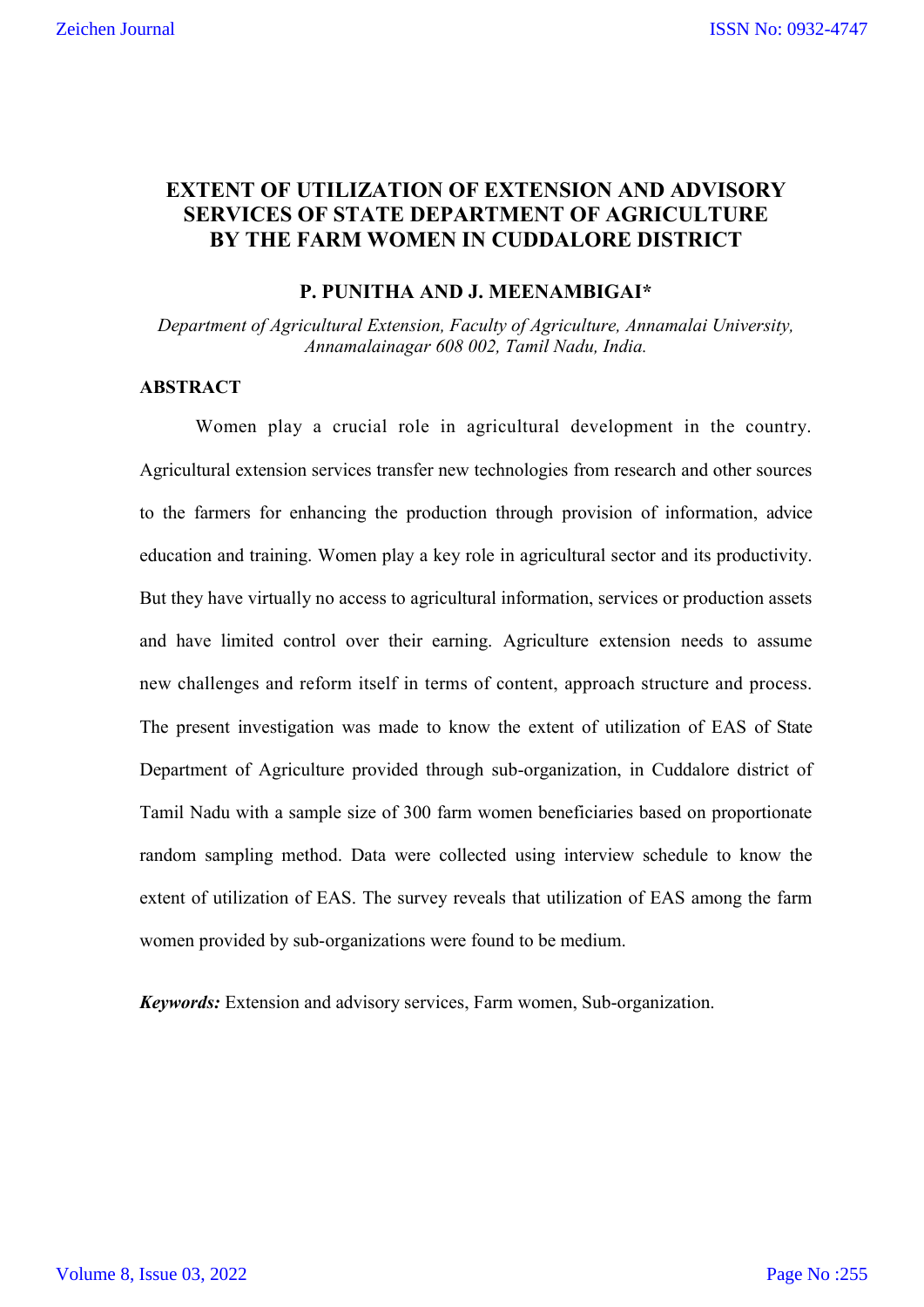## **INTRODUCTION**

Agriculture is considered as the principle engine of economic growth in many of the developing countries including India. Farming, being labour intensive is usually perceived to be a man's profession. However, women constitute around 50% of the total work force on a farm, and contribute significantly at every stage of farming, yet their contribution is largely ignored while planning extensions interventions and strategies (Ansari and Jantwal, 2019).

They play a crucial role of all stages of farming from seed selection to post harvest activities and also other allied activities, such as dairy, cattle management, poultry farming, goat or sheep rearing *etc.,* ultimately engaging rural women in incomegenerating agricultural activities and enhancing agricultural production could improve the quality of their livelihoods, thus there is a need for effective EAS services. Women, more than men, are exposed to a range of challenges that prevent them from accessing EAS. Gender bias also impacts women's access to EAS in that many institutions do not recognize women as farmers but instead view them as additional household labour or simply housewives.

Department of Agriculture, Co-operation and Farmers Welfare implements various programmes for farmers including women in agriculture sector. As per the directives for women in component plan, the state government has been asked to ensure flow of funds to the tune of 30% for the benefit of women farmers. EAS providers play a pivotal role in delivering services as they can potentially tailor their extension programs to meet the specific needs of female and male rural clients. Hence, the present investigation deals about the extent of utilization of extension advisory services provided through sub-organisations of state department of agriculture by the farm women in Cuddalore district.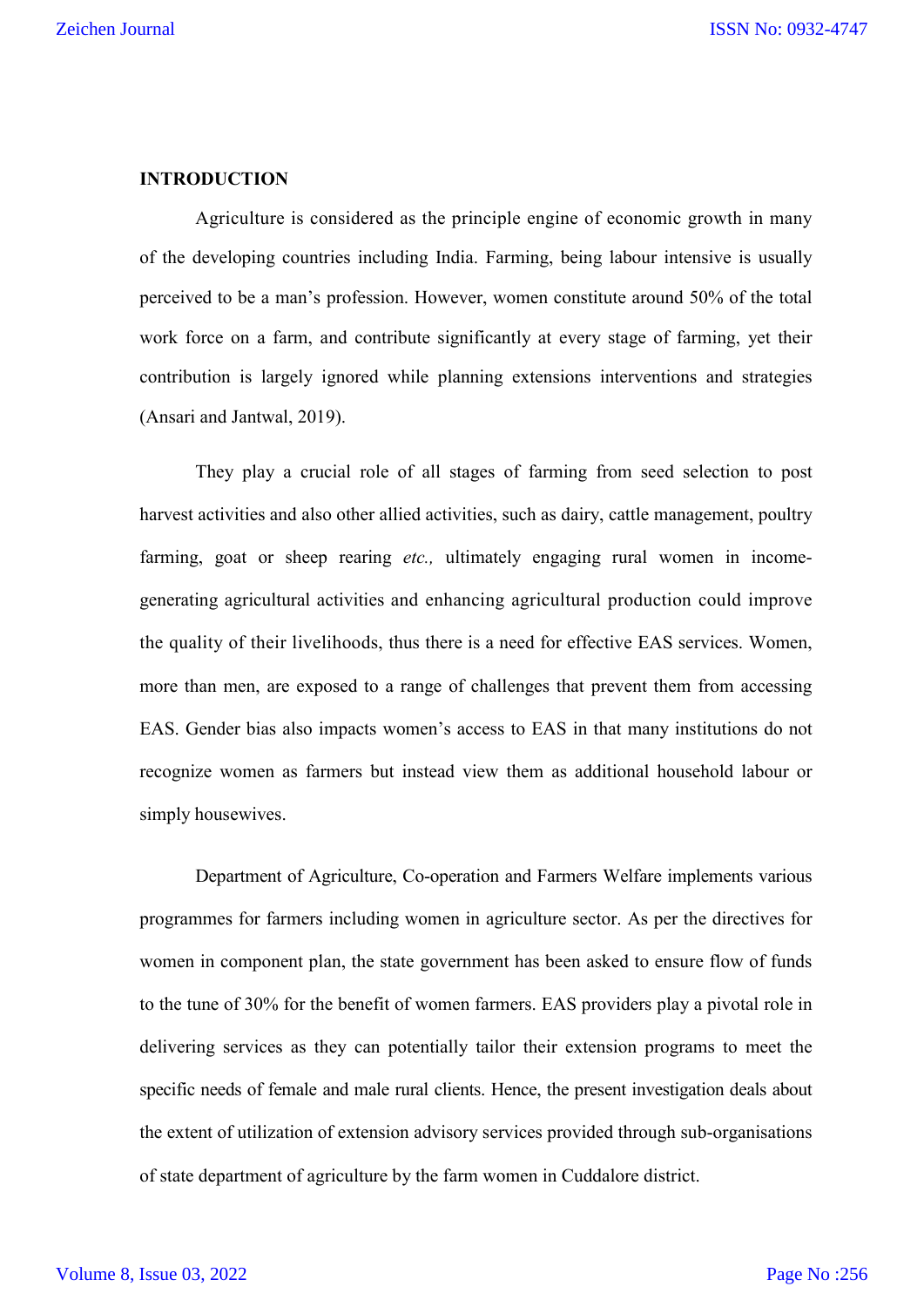## **Objectives of the study**

- 1. To identify and select the sub-organisations rendering EAS under the state department of Agriculture.
- 2. To study the extent of utilization of EAS provided through sub-organisations of State department of Agriculture.

### **RESEARCH METHODOLOGY**

Data were collected from secondary source on the statistics about women cultivators in Cuddalore. The data regarding area under major crops under various blocks of Cuddalore district was collected to finalize the selection of blocks. According to the statistical report of Cuddalore district, area under paddy cultivation was found to be the maximum compared to other crops. The three blocks of Cuddalore district *via.* Keerapalayam, Bhuvanagiri and Cuddalore have maximum cultivable area under paddy production and also had maximum number of women engaged in paddy cultivation. Hence, the present investigation on assessing the extent of utilization of extension and advisory services by farm women is proposed to be taken up in the above three blocks of Cuddalore district in Tamil Nadu with a sample size of 300 farm women based on proportionate random sampling method. Extent of utilization of EAS through sub-organizations was studied on a two point continuum *viz.,* utilized and not utilized with the scores 2 and 1 respectively.

#### **FINDINGS AND DISCUSSION**

The data collected on extent of utilization of EAS of State department of Agriculture provided through sub organizations. Mean scores were worked out and discussed in the following table.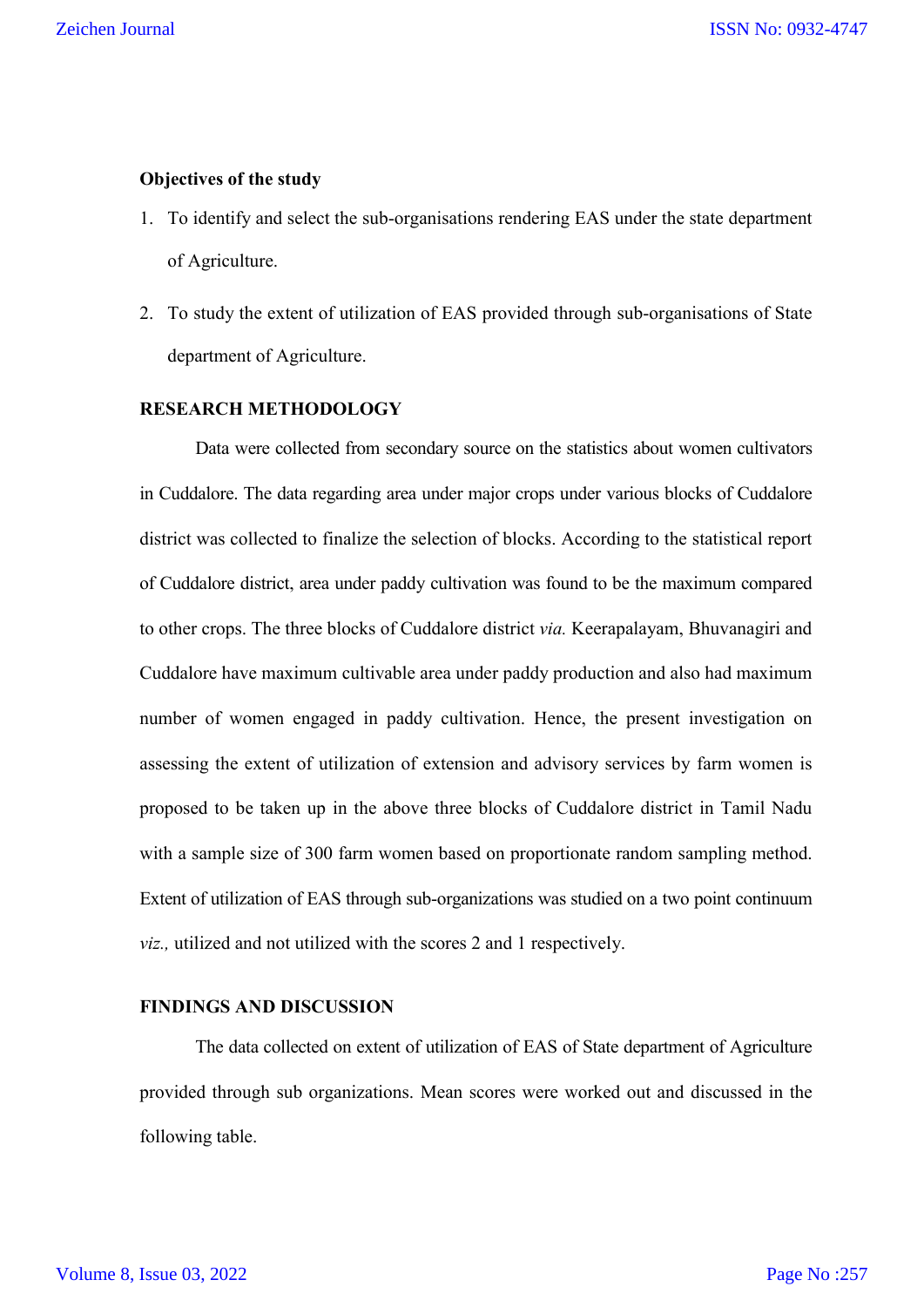It is quite evident from the data in Table 1, that 62.33 per cent of farm women had high level of utilization of services of sub organizations followed by 20.00 and 17.67 per cent of farm women under medium and low level of utilization of services of sub-organization. This may be due to middle age, educational status, medium level of extension agency contact, information seeking behaviour and also achievement motivation. This finding is in line with the findings of Saikia *et al.* (2017).

It could be observed that majority of the farm women 43.33 per cent came under low level utilization of schemes provided by sub-organization. 42.00 and 14.67 per cent of farm women utilized schemes. This may be due to the allocation of subsidy for farm women is very low compare with farmer and also services offered by SDA for farm women are very low. This finding is in line with the findings of Pandey (2015).

The data in the table showed that majority 63.00 per cent of farm women utilized mass media for information as low level. About one fourth (25.00 per cent) of farm women came under medium level of utilization of services. 12.00 per cent of farm women used mass media in high level for agricultural information service. This finding is in controversion with the finding of Sharma (2012).

The data in Table reveals that the majority 56.00 per cent of farm women had utilized EAS on medium level followed by 31.67 and 12.33 per cent low and high level of utilization. This may be due to awareness about EAS is in medium level farm women had medium level of scientific orientation extension agency contact and achievement motivation. This finding is in line with the finding of Umeta *et al.* (2011). Hence it could be concluded that overall utilization of EAS of SDA was found to be medium.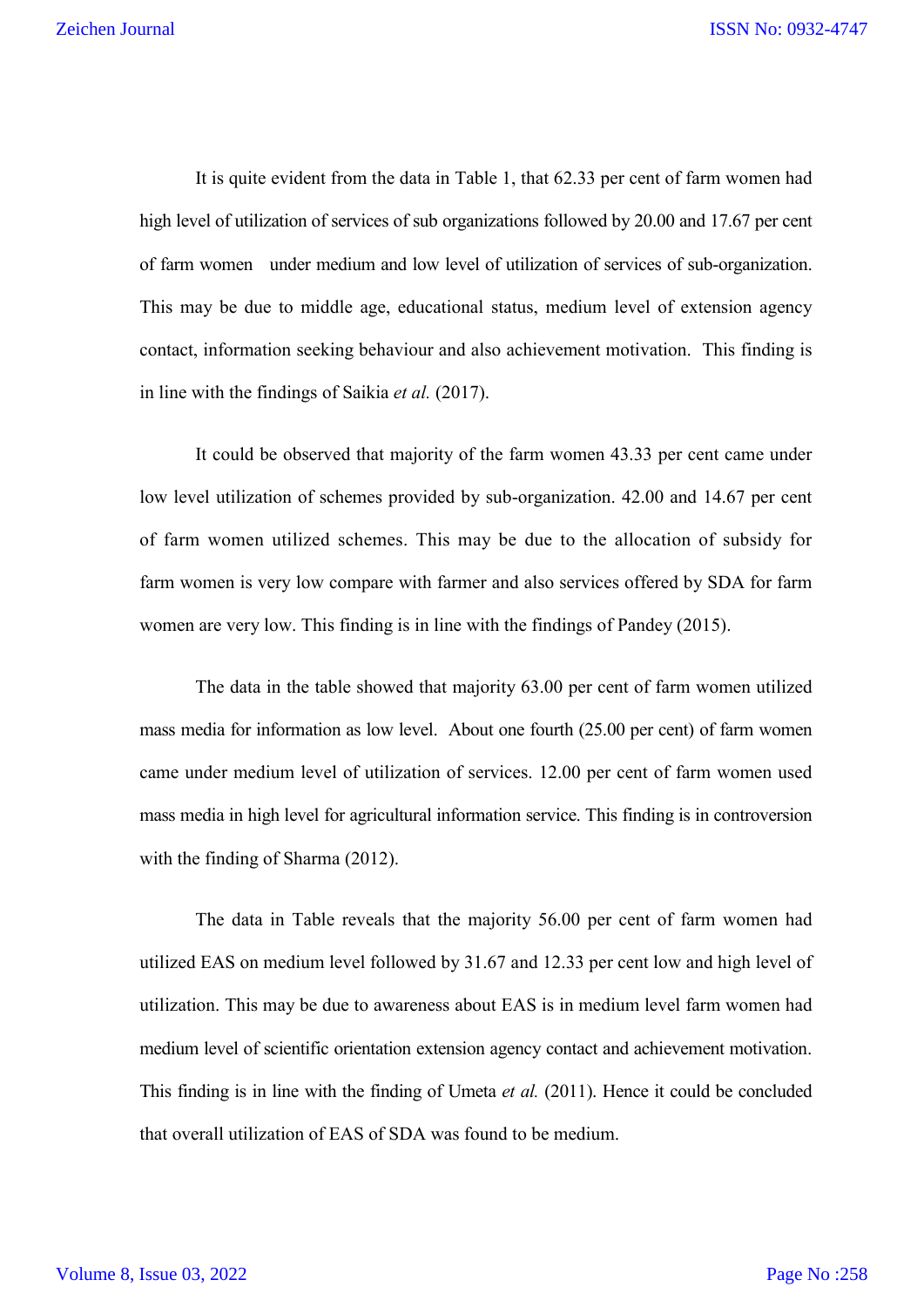Among the 37 services provided by SDA through sub-organization, the farm women highly utilized the services such as, distribution of soil health cards to the farmers at free of cost (96.67 per cent), providing updated information (94.33 per cent), conducting demonstrations in agri and allied sectors (91.66 per cent), imparting training on pre and post harvest technologies (86.33 per cent), distribution of foundation/certified seeds of paddy for production of quality seeds – Subsidy for a maximum of one acre per farmer Rs. 10/-per kg for paddy (66.66 per cent), supply of Biofertilizer at subsidized rate – *Azospirillum*, *Rhizobium* and Phosphobacteria - Rs. 6/- per packet of 200 g (50.00 per cent), providing technical service for the assessment for seed quality (43.33 per cent), providing subsidy assistance to farmers for purchase of Agrl. Machineries/implements (40.00 per cent).

Hence, it could be concluded that among the eight different organization, the utilization mean score for IAEC was found to be high followed by ABC. Because IAEC as one door step organization provide more services.

#### **CONCLUSION**

Hence, it could be concluded that the farm women had utilized the various EAS provided through sub-organisations of state department of agriculture at medium level. It may be suggested that the extension service should be more gender sensitive when organizing extension activities, so that women farmers have full and appropriate access to extension meetings, demonstrations, field days and other activities. A proportion of women farmer participants should be targeted in each extension activity that can specially benefit them. Agricultural extension program policy makers should monitor and evaluate the implementation process of the agricultural extension service on the ground to augment the reliability, sustainability and users expectation.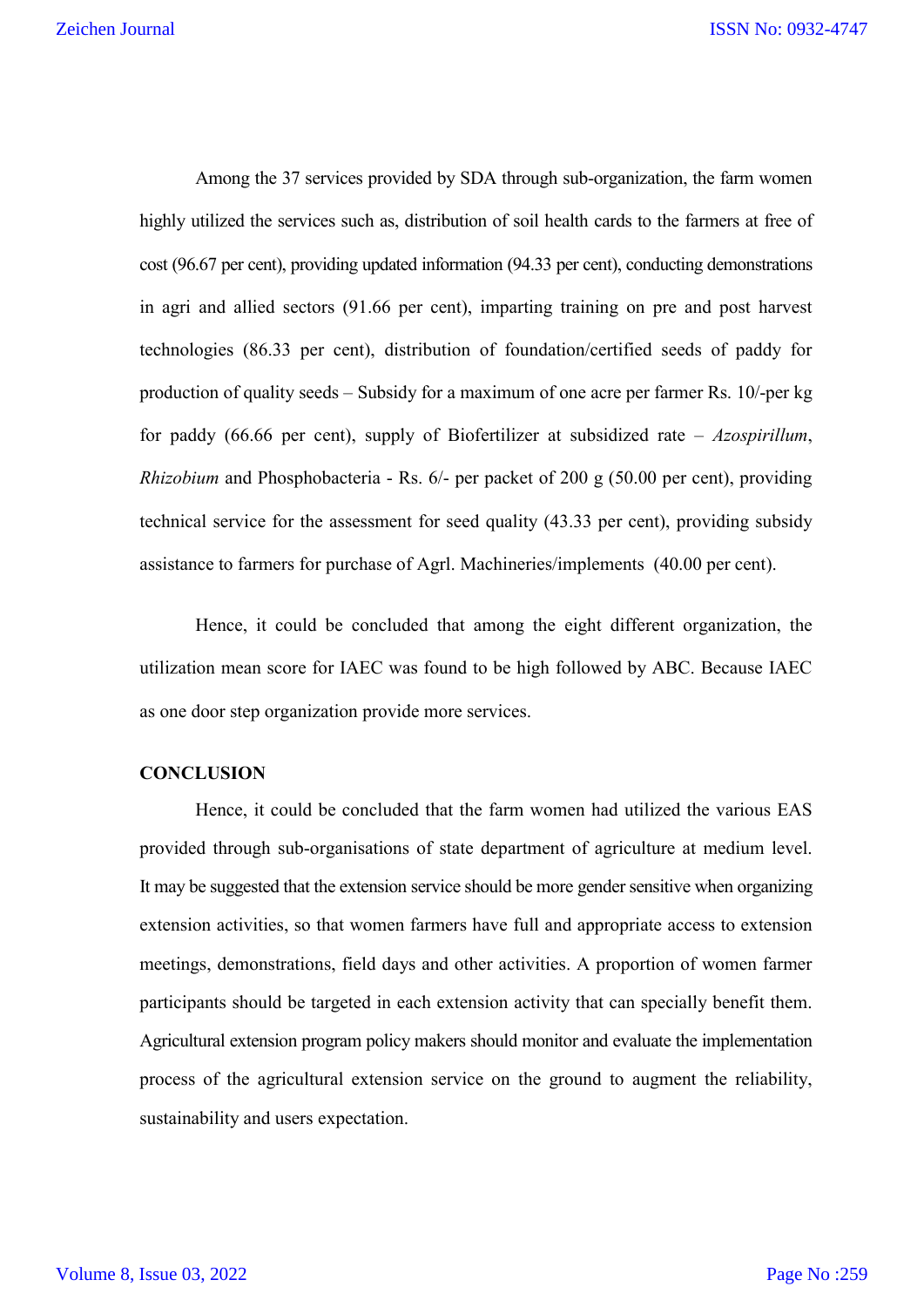## **REFERENCES**

- Ansari, M.A. and V. Jantwal. 2019. Attitude of farm women towards agriculture extension services: A study in Kumaon Region of Uttarakhand. *Anthropologist,* **38(1-3):** 9-16.
- Pandey, S. 2015. Knowledge and utilization of selected services of state department of agriculture among farm women. *An unpublished M.Sc. Thesis* submitted to Maharana Pratap University of Agriculture and Technology, Udaipur, Rajasthan.
- Saikia, P., M.D. Das and M.B. Deka. 2016. Level of competitiveness building of farm women in Assam through extension services. *International Journal of Bio-resource and Stress Management,* **7(5):** 1192-1196.
- Sharma, D. 2012. Mass media utilization pattern of farm women. *International Journal of Scientific and Research Publications*, **2(5):** 1-3.
- Umeta, G., F. Lemecha and T. Mume. 2011. Survey on women access to agricultural extension services at selected districts of Mid Rift Valley of Ethiopia*. Journal of Agricultural Extension and Rural Development,* **3(3):** 51-63.

## **Table 1. Distribution of farm women according to their overall utilization of EAS provided by sub-organization, scheme and mass media**

 $(n=300)$ 

| S.<br>No.      | Category     | Sub-<br>organization |               | <b>Scheme</b> |               | <b>Mass media</b> |               | <b>Total</b> |               |
|----------------|--------------|----------------------|---------------|---------------|---------------|-------------------|---------------|--------------|---------------|
|                |              | No.                  | $\frac{6}{6}$ | No.           | $\frac{6}{9}$ | No.               | $\frac{0}{0}$ | No.          | $\frac{0}{0}$ |
| 1              | Low          | 60                   | 20.00         | 130           | 43.33         | 189               | 63.00         | 95           | 31.67         |
| $\overline{2}$ | Medium       | 53                   | 17.67         | 126           | 42.00         | 75                | 25.00         | 168          | 56.00         |
| 3              | High         | 187                  | 62.33         | 44            | 14.67         | 36                | 12.00         | 37           | 12.33         |
|                | <b>Total</b> | 300                  | 100           | 300           | 100           | 300               | 100           | 300          | 100           |